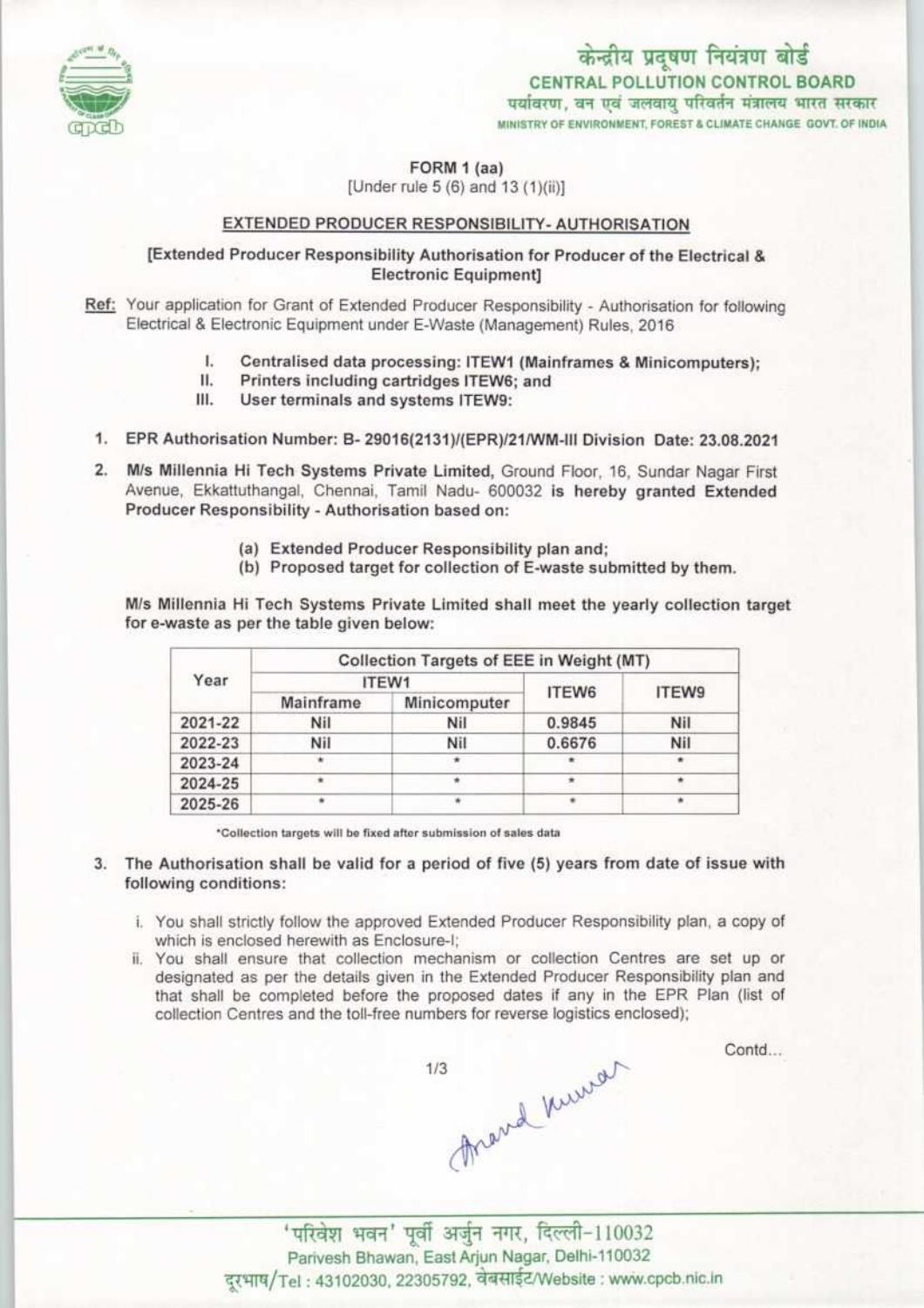

- From pre page...<br>iii. You shall ensure that all the collected e-waste is channelized to your PRO M/s Vincular<br>Testing Labs India Private Limited, 3<sup>rd</sup> floor, Surya building, 27<sup>th</sup> main, 1<sup>st</sup> cross HS<br>Layout, Bangalore, Layout, Bangalore, Kamatka - 560102 and records shall be maintained at PRO/dismantler/recyder and your end
- iv. You shall maintain records, in Form-2 of these Rules, of e-waste and make such records available for scrutiny by Central Pollution Control Board;
- v. You shall file annual returns in Form-3 to the Central Pollution Control Board on or before 30th day of June following the financial year to which that returns relates.

## vl. General Terms & Conditions of the Authorisation:

- a. The authorisation shall comply with provisions of the Environment (Protection) Act, 1986 and the E-waste (Management) Rules,2016 made there under;
- b. The authorisation or its renewal shall be produced for inspection at the request of an officer authorised by the Central Pollution Control Board;
- c.Any change in the approved Extended Producer Responsibility plan should be informed to Central Pollution Control Board within 15 days on which decision shall be communicated by Central Pollution Control Board within sixty days;
- d. It is the duty of the authorised person to take prior permission of the Central Pollution Control Board to close down any collection centre/points or any other facility which are part of the EPR plan;
- e.An application for the renewal of authorisation shall be made aslaid down in subrule (vi) of rule of 13(1) the E- Waste (Management) Rules, 2016;
- f.The Board reserves right to cancel/amend/revoke the authorisation at any time as per the policy of the Board or Government.

#### vil. Additional Conditions: •

- a) That the applicant will submit annual sales data along with annual returns;
- b)That the applicant has to ensure that the addresses of collection points provided by them in their EPR Plan are correct and traceable and the collection points/centres are functional;

Contd...

 $2/3$ 

Ascend Knural